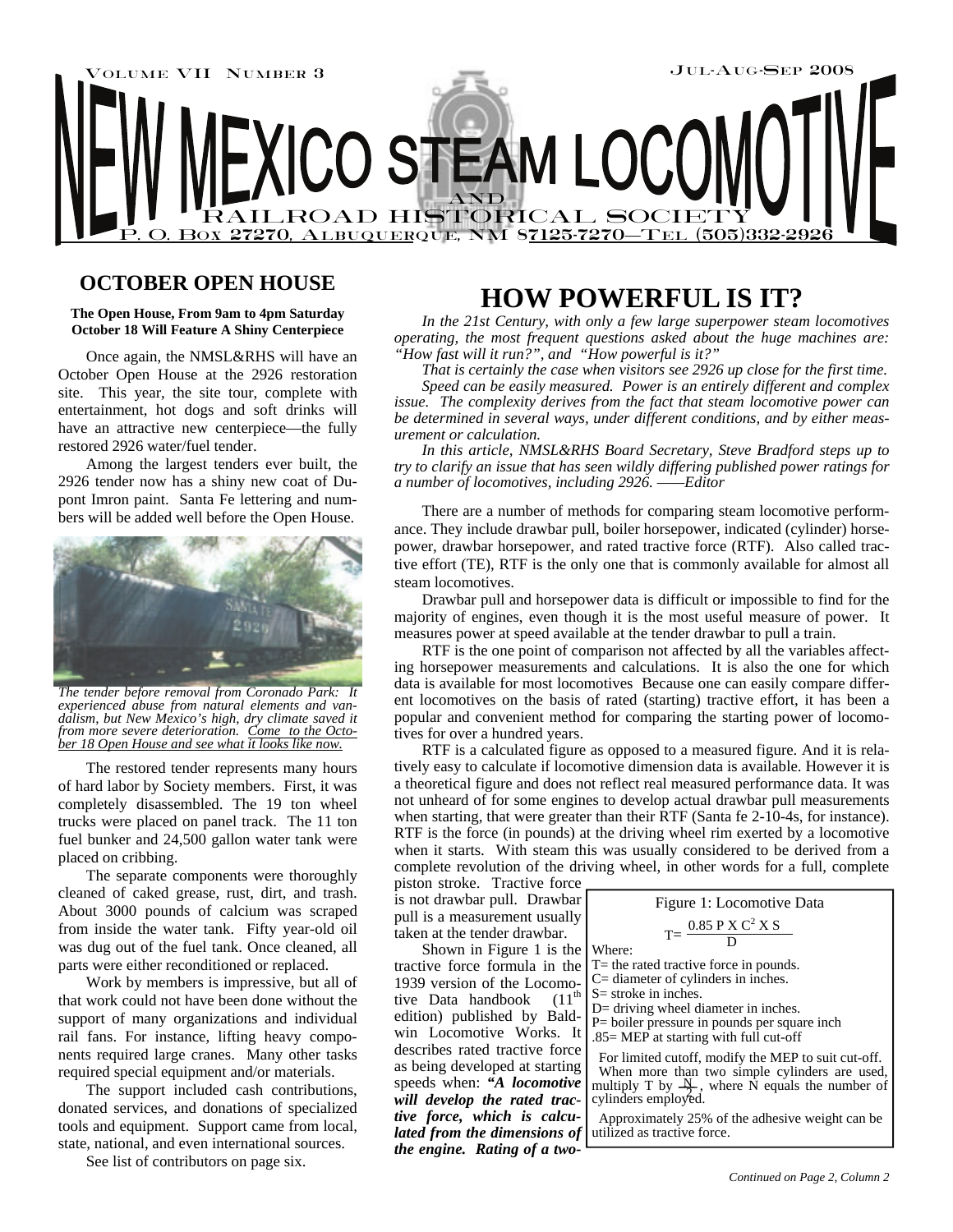| This newsletter is published quarterly by the |                            |  |  |  |  |
|-----------------------------------------------|----------------------------|--|--|--|--|
| New Mexico Steam Locomotive and Railroad      |                            |  |  |  |  |
| Historical Society, a Non-Profit Corporation. |                            |  |  |  |  |
|                                               |                            |  |  |  |  |
|                                               |                            |  |  |  |  |
| Chief Mechanical Officer—Bob DeGroft          |                            |  |  |  |  |
| Chief Safety Officer-Jon Spargo               |                            |  |  |  |  |
| Newsletter Editor——— Doyle L. Caton           |                            |  |  |  |  |
|                                               |                            |  |  |  |  |
| MAIL ADDRESS: NMSL&RHS                        |                            |  |  |  |  |
|                                               | P.O. BOX 27270             |  |  |  |  |
|                                               | Albuquerque, NM 87125-7270 |  |  |  |  |
| Tel: (505)332-2926                            | web: www.nmslrhs.org       |  |  |  |  |

### **FLUE TUBE REMOVAL Once Again, A Local Business Gives The 2926 Restoration A Big Boost**

NMSL&RHS members take pride in their collective skills and abilities, but sometimes need help. That was the case with flue tube removal.

There are more than 250 flue tubes into which the superheater pipes are inserted. Each tube is over 20 feet long, and is held in place by front and rear tube sheets. (*See generic boiler on Pg. 6 for details..)*

Tubes are welded in place at the rear tube sheet, and swaged at the smokebox end to allow for expansion and contraction.

Since pulling the superheater pipes, there has been much head scratching about tube removal. A key question among the members was: "Can we do it ourselves?

At that point, a local business owner stepped up to help. He was Charles Williams, owner of Chardans Mechanical, Inc. His company has specialized in industrial boiler work for more than 25 years.

Williams offered the services of his boiler specialists to teach a collection of volunteer workers to remove the flue tubes.



*Standing in the smokebox next to the front tube sheet, a Chardans Mechanical boiler specialist begins tube removal instruction. The tubes are swaged or crimped at this end. Each tube must be collapsed at this end, cut free at the rear tube sheet, and pulled out through the smokebox.* 

#### *Continued from page 1*

#### *cylinder simple locomotive arranged with conventional long cut-off may be expressed as follows:"*

Using the relevant 3765/3776/2900 class "dimensions" which are identical in this regard and plugging the numbers into the formula yields a "rated tractive force" figure of 79,968 lbs. But the3765/3776/2900-classes were not *"arranged with conventional long cut-off".* They and the 5001/5011 2-10-4 engines all were equipped with a limited cut-off feature to artificially limit cutoff when starting in full forward gear.

The reason for this can be inferred by comparing the 79,968 lbs tractive force with the adhesive weight (weight on the drivers). According to Baldwin, and most steam locomotive design practice, primary concern regarding tractive force was to avoid very poor adhesion characteristics and a have very "slippery" engine when starting. Nobody wanted to design "slippery" engines.

With that as background lets look at the 3765-class. With an adhesive weight of 286,980 a tractive force of 79,968 lbs results in an unacceptably low factor of adhesion of 3.59. The 3776-class with 281,900 lbs on the drivers would have had a factor of adhesion even worse at 3.53. The heaviest of the three classes were the wartime 2900s with an adhesive weight of 295,000 lbs which would produce a factor of adhesion of 3.69.

Clearly something is wrong with the 79,968 lb tractive force number; it is simply too large for the adhesive weight. Undoubtedly that is why limited cutoff was specified in the design of these engines. It has the effect of reducing

| Figure 2: THEORETICAL MEAN EFFECTIVE PRESSURES<br><b>FOR VARIOUS CUT-OFFS</b> |                                  |                         |            |  |
|-------------------------------------------------------------------------------|----------------------------------|-------------------------|------------|--|
| <b>Single Expansion Engines</b>                                               |                                  |                         |            |  |
|                                                                               | <b>Mean Effective Pressure %</b> |                         |            |  |
|                                                                               |                                  | Franklin Ry. Supply Co. |            |  |
| <b>Cut-off</b>                                                                | B.L.W.                           | Without A.P.*           | With A.P.* |  |
| 50                                                                            | 68                               | 60                      | 75         |  |
| 55                                                                            | 71                               | 64                      | 76         |  |
| 60                                                                            | 73                               | 68                      | 77         |  |
| 65                                                                            | 76                               | 71                      | 77         |  |
| 70                                                                            | 80                               | 74                      | 78         |  |
| 75                                                                            | 82                               | 77                      | 79         |  |
| 80                                                                            | 83                               | 80                      | 80         |  |
| A.P. stands for Franklin Railway Supply Co.'s Auxiliary Steam Port            |                                  |                         |            |  |

tractive force when starting without reducing power at speed (where it counts) and where cut-off is normally reduced anyway.

Maximum cut-off when starting in full forward gear affects one formula input, namely MEP. It stands for **m**ean **e**ffective **p**ressure *on the piston face in the cylinder for an entire stroke cycle* when the locomotive is starting. The use of 85% of boiler pressure to simulate this is an approximation only, in the absence of any engine-specific test measurements. It is "close enough for government work" but hardly precise. And it does not apply in the case of limited cut-off, so some other percentage must be used.

And true to form the Baldwin handbook provides the table (Figure 2) for this purpose. The only question that now needs to be answered is at what point was the cut-off limited on the 3765/3776/2900-class engines? It appears to have been approximately 60%. According to The Santa Fe's Big Three by S. Kip Farrington Jr. (page 154), the 3765-class locomotives were "limited to 60% maximum cutoff". Using the Baldwin handbook conversion data, this would yield a tractive force of 68,678 lbs and a factor of adhesion for 3766 of 4.18, really good solid adhesion. For a 2900 it would be 4.3.

However, Farrington's "60%" appears to be a rounded-off figure. Farrington quotes later (page 224) from the test report on #3766 (Report 87312) that during testing "indicator cards taken while starting showed a mean effective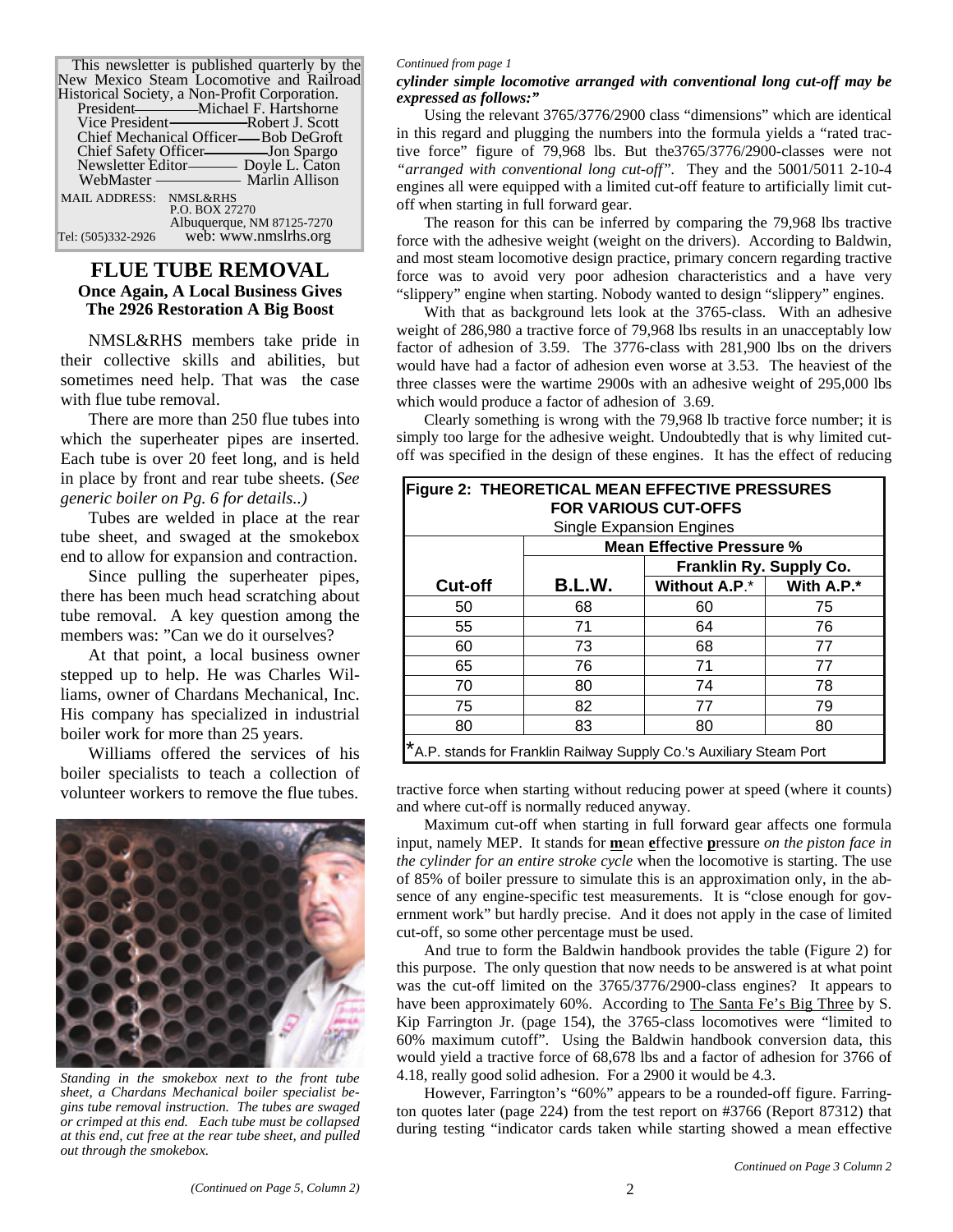# BANGING ON A 2900

**Is she steam or is she diesel?**

At ground zero for the colonies' industrial revolution in Woonsocket, Rhode Island the infant Bradford was christened Steve in 1945. Shortly thereafter the family moved to Wrentham Massachusetts as his dad followed a management path in the textile industry. Later in 1953 they moved to Philmont, New York before a final move south when his dad took a job as researcher and professor at north Carolina State's School of Textiles.

All this movement put the impressionable little Steve in a position to watch Steam disappear from lines like the New Haven, New York central, and Boston and Maine. As near as he can remember he was hooked while eating ice cream in a hospital room after his tonsillectomy watching New Haven steam roll by with clouds of steam in the winter air. His dad took the toddler to the South Station in Boston to watch trains and meet a New Haven fireman on a Pacific. The hook was set deep.



*Steve's first train, a Lionel Scout, Christmas. 1951 Young Steve and sister on Christmas morning in Wrentham.* 

Steve got a ride behind a Norfolk and Western J-class 611 on Saturday, October 24, 1959 from Roanoke to Williamson West Virginia and back. It was

Norfolk and Western's last steam passenger run. In Williamson, he saw long lines of steam locomotives. Some were on layover, but most of them were lined up to be scrapped. In the scrap lines, Steve was seeing the end of an era.

Despite daydreaming about steam he graduated form Needham Broughton High School in 1963, started college at NC State and took a major in history as an Air Force ROTC cadet.

That made him a 2nd Lieutenant in 1967 but he was deferred to study more history——the history of Bosnia and events leading up to WWII. He grew tired of that, and the Air Force put him on active duty. He was sent to Intelligence training at Lowry AFB in Denver.



*In Williamson W Va, 14 year old Steve poses in the engineer's seat of Norfolk & Western 2143, 2-8-8-2 Mallet as it sits in the scrap line.* 

#### *Continued From Page 2*

pressure of 240 lb. per sq. inch which is 80% of boiler pressure. This sounds like an average of the MEP noted when starting during all the test runs. It gives a maximum calculated tractive force of 75,200 lb. based on 61.5% cutoff with factor of adhesion of 3.8. It is to be expected that the tractive force will decrease to 75% of boiler pressure expressed as mean effective pressure, after the first few revolutions which gives 70,400 pounds tractive force with a factor of adhesion of 4.1. Drawbar pulls between 64,000 and 68,000 lb, were observed when starting without taking slack, which substantiates the calculated tractive force given."



Saving the best for last, there is actual measured M.E.P. On page 227 Farrington published copies of "typical indicator cards" taken during testing of 3766. The card in Figure 3, taken when starting at Pasadena is of interest. Although it records only one data point, it is consistent with average M.E.P readings demonstrated by a number of starts in the test series. It records M.E.P. for left and right sides, crank end and head end of a single stroke (presumably the first complete driver revolution).

Boiler pressure at the instant of these readings was 292 psi Throttle was full, reverse lever at detent 43 and, most importantly, cut-of registered as 62.2 %. The drawbar pull measured at the tender drawbar was 61,700 lbs, less than calculated tractive force, as would be expected. The average M.E.P during this one stroke was 239 psi, entirely consistent with the 240 psi noted for all starts by Farrington.

This data is directly transferable to 2926. It means that all published tractive force figures for 3765/3776/2900-class engines are incorrect. The figure used by the railroad and all steam age publications well into the 1980s was 66,000 lbs. This is the correct figure for #3751, as delivered in 1927. But it was never modified to account for major upgrades and changes to 3751 as a result of rebuilding and upgrades over the years. SBRHS publishes a corrected figure of 71,719 which correctly accounts for these changes. The railroad and the railroad community continued to use 66,000 lbs for years for all its 4-8-4s. It was "close enough" for their purposes such as calculating tonnage ratings and such.

Based on the above analysis it appears that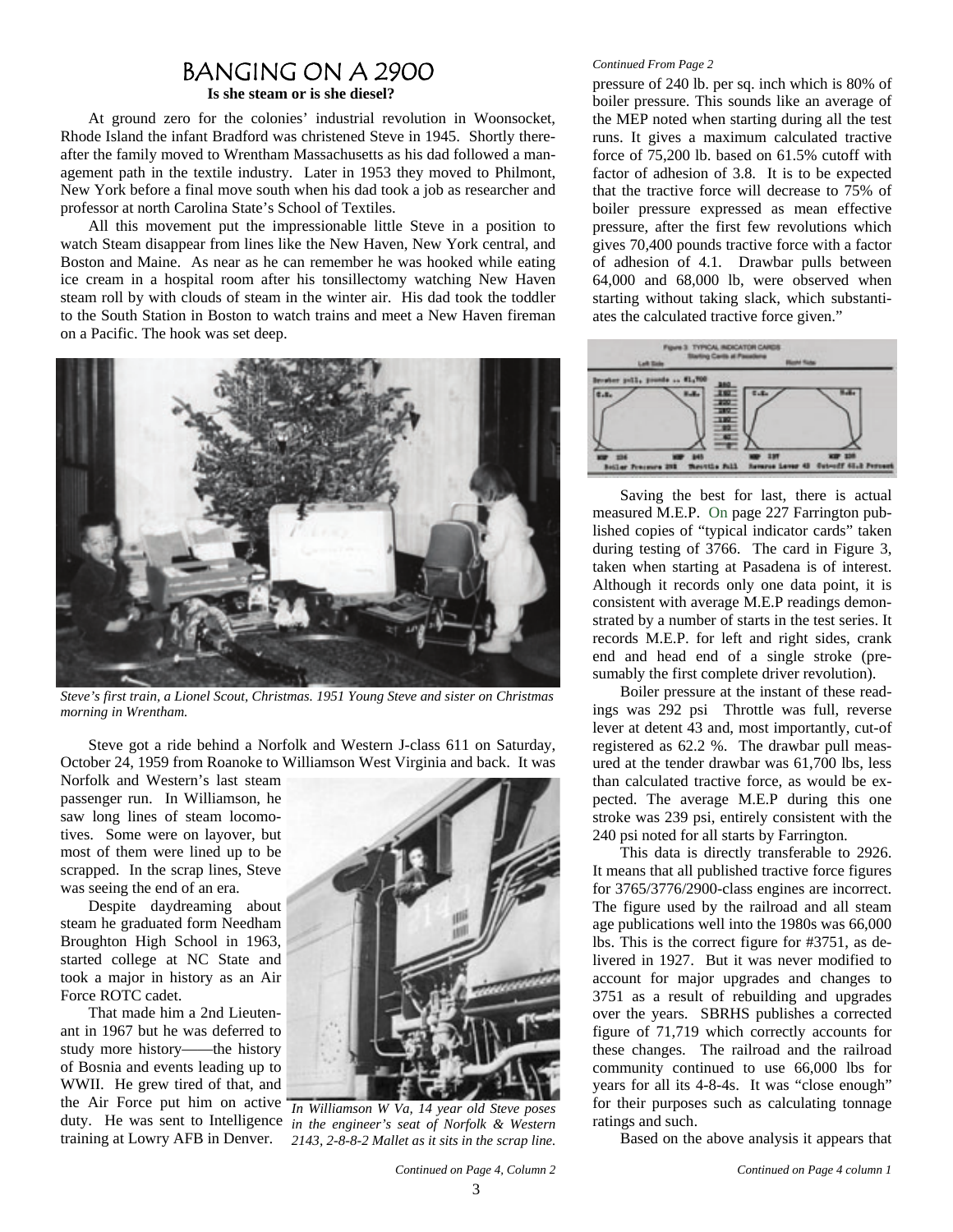#### *Continued From Page 3*

the tractive force of the 3765/3766/2900 classes must fall between 68,000 to 75,000 lbs. The railroad figure of 66,000 lbs understates tractive force, while the currently popular 79,968 figure overstates it and doesn't take limited cutoff into account or the need for adequate factor of adhesion. Tractive effort between 68,000 to 75,000 lbs yields good to acceptable adhesion.

Using the formula, and properly applying Baldwin's conversion table data for 60% cutoff yields a tractive force of 68,678.4 lbs, and can be rounded up to 68,700 lbs. That provides a reasonable calculated tractive force figure for 3765/3776/2900-class engines but it appears a little low. This may be because the conversion table data is generic and not engine-specific.

On the other hand, the 239 psi figure for the Pasadena start is based on real measured data. Applying it in the formula yields a tractive force of 74,950.6 lbs. This entirely believable. It yields a factor of adhesion of 3.94. It is an adequate factor of adhesion, very close to the customary design goal of 4. However, because the 3765/3776 class engines were lighter, their adhesion, while still acceptable, (3.83 for 3765 and 3.76 for the 3776-class), was not as good as the 3765/3776 classes in freight service.

The late Lloyd Stagner, in an article "Thirty Years of 4-8-4's" (Trains Mag., Feb 1987) noted that the 2900's performed better than the 3765/3776 classes in freight service.

He observed that the heavier weight of the 2900-class engines had *"the beneficial effect of making them better freight power and, after 1949, tonnage ratings were increased from 250 to 400 tons from the 3765/3776 classes on the Middle Division."* This is consistent with all three classes having adequate adhesion charac-

### **ORIENTATION AND SAFETY Safety Officer Sets Safety Training Session**  \* \* \* \* \* \*

A number of individuals have recently joined the Society and so it is time once again to hold a new member orientation and safety briefing. To that end I have scheduled an orientation session for Saturday, September  $6<sup>th</sup>$  at the locomotive restoration site.

The session will begin promptly at 9 am and should finish up before noon. New members are required to attend this orientation if they desire to work at the restoration site.

In addition of the original safety training, each member is required to attend a safety refresher training session once each year to maintain working privileges. All training materials used in the training session will be provided.

In addition to the safety training, there are two other requirements for on-site restoration work. 1. Membership status of persons working on-site must be current 2. Anyone working onsite must have current medical insurance.

If there are any questions regarding the orientation or the overall safety program, please feel free to contact me at  $k \cdot 5$ ntw $@$ sdc.org.

*Jon Spargo, CSO* 

#### *Continued from Page 4*

It was in Colorado that things got interesting. In the singles apartment building where Steve lived there was a cute young graduate from Iowa who caught his eye. That was Mary. Next thing you know she accepted an invitation for their first date. She wore what she calls a "frilly white frock". He took her to the Denver train yards and got it covered with soot.



*Where is the locomotive? Young Lt. Bradford gets his first look at one of AT&SFs huge 2900s. In this case, it is 2912 in Pueblo, CO, and much like his first contact with the early NMSL&RHS crew, Steve is on the outside looking through a chain link fence.* 

Dates after that included chasing trains where Mary learned of Steve's penchant for jamming on the brakes, grabbing his camera and lacerating his belly on the still fastened seat belt as he tried to bail out. It only seemed to happen when there was a train nearby. She also learned that when he did this it was her responsibility to the traveling public to deal with the car he had just abandoned. What young gal wouldn't love a spontaneous guy like that?

One thing lead to another and before long Steve took Mary home to meet his folks in Raleigh, NC. His neighbors remembered well Steve's near obsession with trains. While at home, Steve answered a knock at the door. It was a couple of neighbors. Their first question was "Is she diesel or is she steam?"

Mary doesn't know what he said. He ain't saying. I think he said "steam". Soon Steve had to leave steam chasing and Mary for an assignment as an

Intelligence Officer assigned to the 388<sup>th</sup> Tactical Fighter Wing in Thailand at Korat Royal Thai AFB. He watched F-4Es, F-105s, and dreamed about racing around hills to find the locomotive under the smoke.

Back stateside at Nellis AFB Steve worked on a Masters in Public Administration. He left active duty in 1975, staying in the USAF reserve system as an intelligence specialist. He kicked around the country in a series of government jobs and briefly tried working for an engineering consulting firm. Along the way Kelly and Katie (who is a NMSL&RHS member) were born.

Steve's reserve work got him noticed and soon he was at Scott AFB and then Kirtland AFB doing what he loved second best——intelligence work. He can't talk much about what he did for a living but if he studied it like he studied the details of steam he must have been pretty good at it.

Then in 1997 he was out for a bike ride when he passed the 2926 in Coronado Park and found a bunch of guys wandering around inside the fence looking her over. He jammed on the brakes and introduced himself to them. One of the inspectors was Doyle Caton who probably tried to talk Steve's ear off about the 2926. Doyle, however, had met his match. Steve joined this bunch of foamers, membership number 5 in what was then a "New Mexico division" of the Pueblo Colorado RR Historical Society (then owners of ATSF 2912).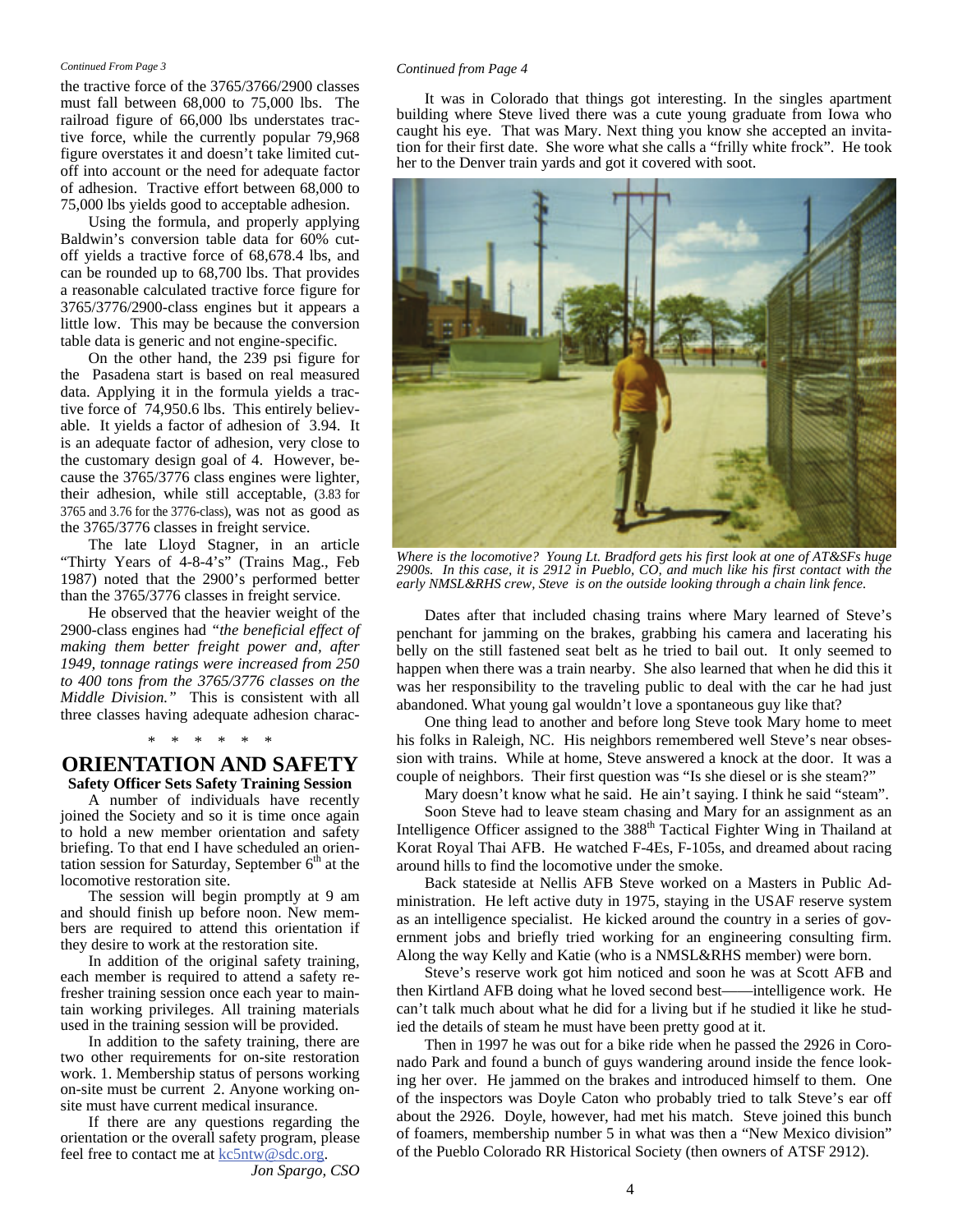After the newly named NMSL&RHS acquired 2926, Steve made nearly every meeting when his day job did not have him off briefing someone important. He was elected to the Board of Directors and has been our Board Secretary for years. Before Steve had been with us long, anybody who needed to be brought up to speed on steam was shunted off to the Steve encyclopedia. He should have picked up the nickname "professor". This did not happen.

Seems Steve had another great talent—an ability to get dirtier, easier and quicker than anyone else. As most everyone knows, the 2926 restoration site has several of the dirtiest locations in the city. If there was ever a dirty 2926 job involving oil, grease, dirt, soot, caliche, black rubber, rust, or just plain filth it was tailor-made for Steve. This may have put new stress on Mary-thesteam-tolerant as he brought a lot of it home on his face, hands, boots, overalls and car seat on Saturday afternoon. It also explains why we call him "pig pen". The only award presented by the society bears that name in his honor.



*Steve "Pigpen" Bradford in his element. Here he sits at the front of the 2926 firebox ready to blast soot out of the flue tubes with an air hose. There is a reason for the mischievous grin. Steve knows that some other members of the work crew are near the smoke box end of the flues—where a cloud of soot will exit the tubes.* 

Now that Steve has retired from the intelligence business he has turned more attention to his first love, steam. He has also sprouted a new fascination for wildlife—especially bears and the mountains they live in. This gives him another reason to suddenly brake to a stop and bail out of a car with a camera when there is not a train around.

He has exciting accounts of both bears and steam trains from a recent motor home trip along the Rocky Mountains to Canada. First, there was a closer than expected meeting in Wyoming with a mother grizzly and her cubs. He did get some great pictures.

Then there was the encounter in British Columbia with Canadian Pacific steam engine #2816. He and Mary chased it till it stopped in a small town, and Steve got a cab tour and visited with the crew—more good pictures.

Watch out for quick stops if you are following Steve's car up highway 17 north of Chama! That road has both bear and steam train crossings.

#### *Continued from page 2*

Several NMSL&RHS members participated in the training. The training went well, and with help from the Chardans boiler specialists, the first tube was removed August 27.



*The Chardans and NMSL&RHS tube removal team holds the first flue removed.* 

Though not experts, the NMSL&RHS crew members are now capable of removing the flue tubes. Tube removal will continue through the next few work sessions.

*(See Page 6 for additional pictures)* 

## **A WORD OF THANKS**

During the past few years, NMSL&RHS and 2926 have been supported by friends near and far. Members of the NMSL&RHS would like to once again extend a sincere word of thanks for all the support we have received since we began the effort to restore 2926.

Collectively, our membership possesses an impressive array of talents and abilities. But in a project such as the restoration of 2926, that internal capability is far from sufficient.

 A shiny black completely restored tender now sets on our rail siding. Restoration of the locomotive itself is proceeding steadily. Without the support and direct assistance from a variety of public and private organizations as well as many individuals, we could never have reached this point.

Messer Construction moved 2926 from the park. BNSF Railroad relocated it to the current site. The current site was provided by the Bureau of Indian Affairs and the U.S. Government General Services Administration.

Individual contributions have come from around the United States as well as from rail fans in England, Germany, and other countries.

Donations of services, and contribution of tools, equipment and materials have come from a variety of sources. It seems that when we get to the point that we desperately need equipment, direct assistance or just some good advice, there is always someone to step forward and help.

Page six has a partial list of contributors businesses, organizations, and individuals who have stepped forward to help bring an icon of New Mexico's rich railroad history back to life.